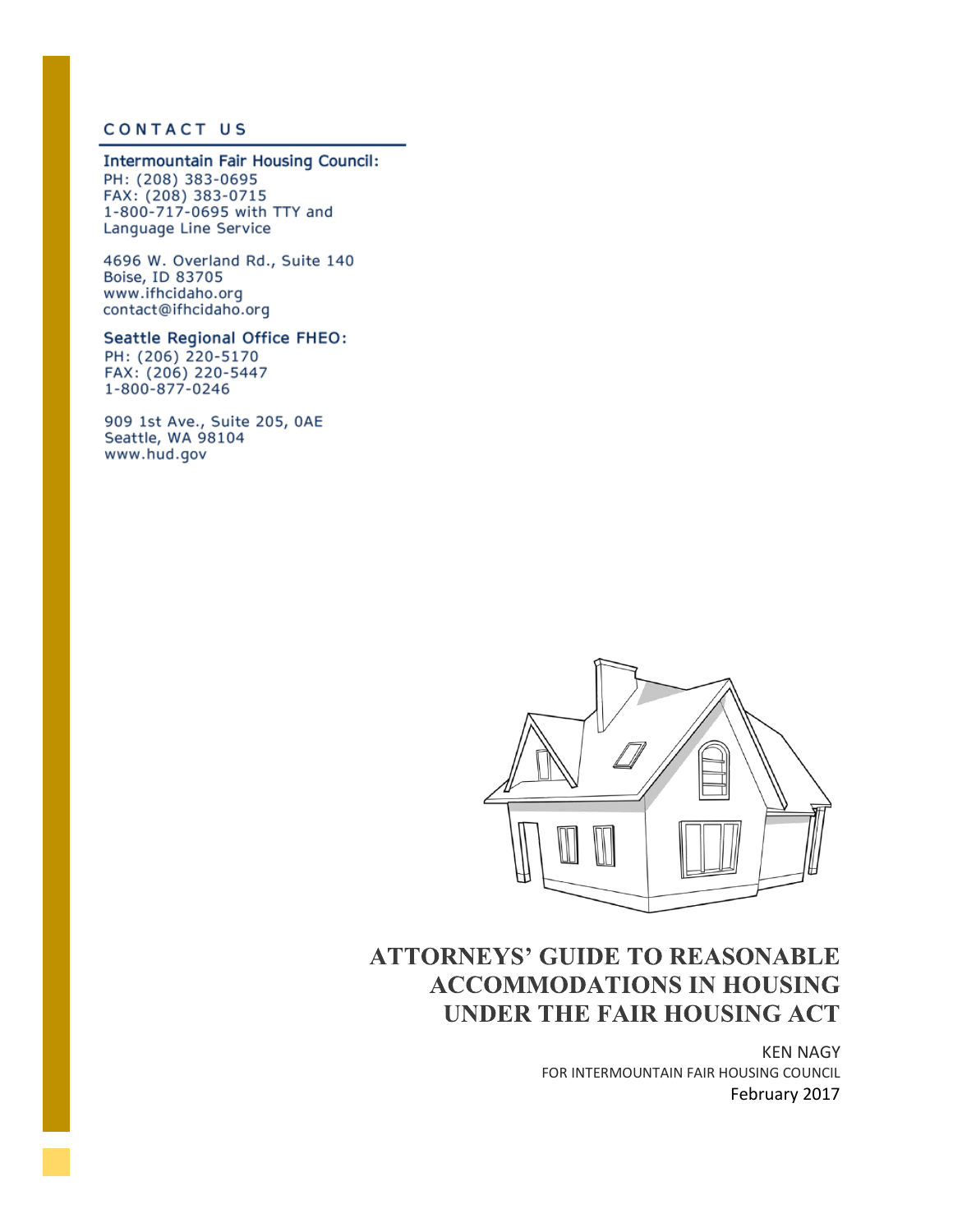# **I. REQUESTING A REASONABLE ACCOMMODATION**

1. What is a "reasonable accommodation" pursuant to the Fair Housing Act (hereinafter "FHA")?

The FHA does not expressly define "reasonable accommodation". Instead, the statute provides that "discrimination includes. . .a refusal to make reasonable accommodations in rules, policies, practices, or services, when such accommodations may be necessary to afford such person equal opportunity to use and enjoy a dwelling".<sup>1</sup>

The courts have interpreted this prohibition to mean that individuals with a disability may submit a request "to accommodate the needs of the disabled. . .to protect the right of handicapped persons to live in the residence of their choice in the community [and] to end the unnecessary exclusion of persons with handicaps from the American mainstream."<sup>2</sup>

Whenever a person submits a request that a rule, a policy, a practice or a service be changed or modified in some way in order to accommodate that person's (or someone residing or associated with that person's) disability, such a request is a reasonable accommodation request.<sup>3</sup>

The Courts have held that a reasonable accommodation is not "reasonable" if it imposes a fundamental alteration in the nature of the program or an undue financial or administrative burden on the party to whom it is submitted.<sup>4</sup> However, the courts have further held that a proposed accommodation may entail "some financial burden" on the party to whom it is submitted.<sup>5</sup>

<sup>&</sup>lt;sup>1</sup> Fair Housing Act, 42 U.S.C.  $$3604(f)(3)$ 

<sup>&</sup>lt;sup>2</sup> Giebeler v. M & B Associates, 343 F.3d 1143, 1149 (9<sup>th</sup> Cir. 2003) (internal quotations omitted)

<sup>3</sup> Joint Statement of the Department of Housing and Urban Development and the Department of Justice, *Reasonable Accommodations Under the Fair Housing Act*, May 17, 2004, ¶6

<sup>&</sup>lt;sup>4</sup> Giebeler v. M & B Associates, 343 F.3d 1143, 1157 (9<sup>th</sup> Cir. 2003)

<sup>&</sup>lt;sup>5</sup> United States v. California Mobile Home Park Management Co., 29 F.3d 1413, 1417 (9<sup>th</sup> Cir. 1994); Giebeler v. M *& B Associates*, 343 F.3d 1143, 1152-53 (9th Cir. 2003); Joint Statement of the Department of Housing and Urban Development and the Department of Justice, *Reasonable Accommodations Under the Fair Housing Act*, May 17, 2004, ¶9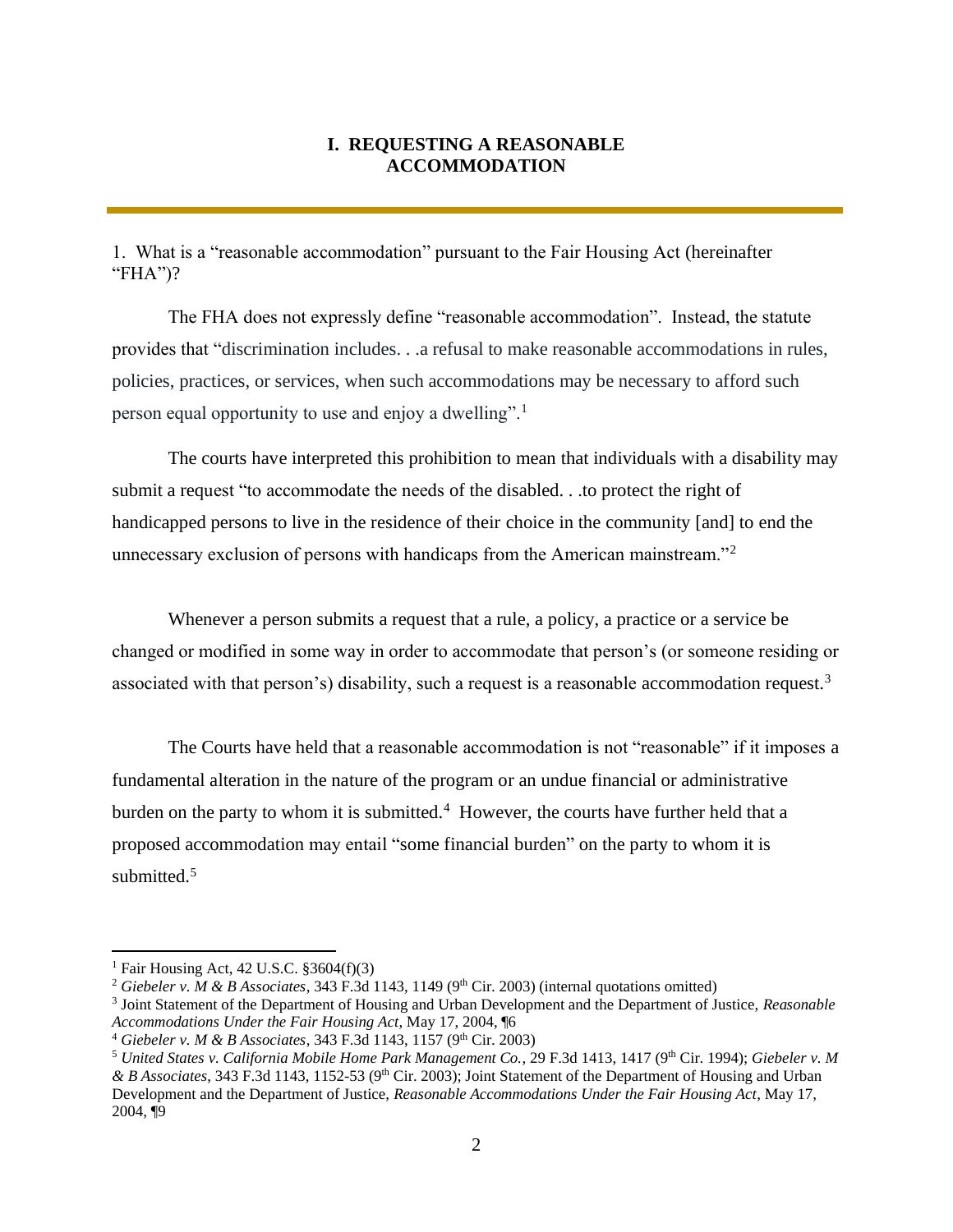2. Who can request a reasonable accommodation in housing?

The FHA provides that persons who are "handicapped" (the terms "handicapped" and "disabled" have the same legal meaning<sup>6</sup>) may request a reasonable accommodation in housing.<sup>7</sup> The FHA defines "handicap" as:

(1) a physical or mental impairment which substantially limits one or more of such person's major life activities,

(2) a record of having such an impairment, or

(3) being regarded as having such an impairment, but such term does not include current, illegal use of or addiction to a controlled substance (as defined in section 102 of the Controlled Substances Act (21 U.S.C. 802).<sup>8</sup>

The fair housing regulations enacted by the United States Department of Housing and Urban Development (hereinafter "HUD"), which is the federal enforcement agency with regards to the FHA, provide more detailed guidance on the definition of "handicap" and should be consulted in order to make a determination whether an individual is in fact handicapped under the FHA and therefore entitled to make a request for a reasonable accommodation.<sup>9</sup> It should be noted that the term "handicapped" is no longer an appropriate term yet is used as defined in the FHA.

The FHA provides that a reasonable accommodation must be granted to the person making the request or to a person residing or associated with that person.<sup>10</sup> A non-disabled person may submit a reasonable accommodation request on behalf of a person with a disability, provided that the person with a disability resides with or is associated with the person submitting the request.<sup>11</sup> It is important to note that although the FHA prohibits discrimination on the basis

<sup>6</sup> Joint Statement of the Department of Housing and Urban Development and the Department of Justice, *Reasonable Accommodations Under the Fair Housing Act*, May 17, 2004, footnote 2

<sup>&</sup>lt;sup>7</sup> United States v. California Mobile Home Park Management Co., 29 F.3d 1413, 1416 (9<sup>th</sup> Cir. 1994) (observing that the FHA "imposes an affirmative duty upon landlords reasonably to accommodate the needs of handicapped persons.")

<sup>8</sup> Fair Housing Act, 42 U.S.C. §3602(h)

<sup>9</sup> 24 C.F.R. §100.201

<sup>&</sup>lt;sup>10</sup> Fair Housing Act, 42 U.S.C. §3604(f)(1) and (2); Joint Statement of the Department of Housing and Urban Development and the Department of Justice, *Reasonable Accommodations Under the Fair Housing Act*, May 17, 2004, footnote 5

<sup>11</sup> Joint Statement of the Department of Housing and Urban Development and the Department of Justice, *Reasonable Accommodations Under the Fair Housing Act*, May 17, 2004, ¶12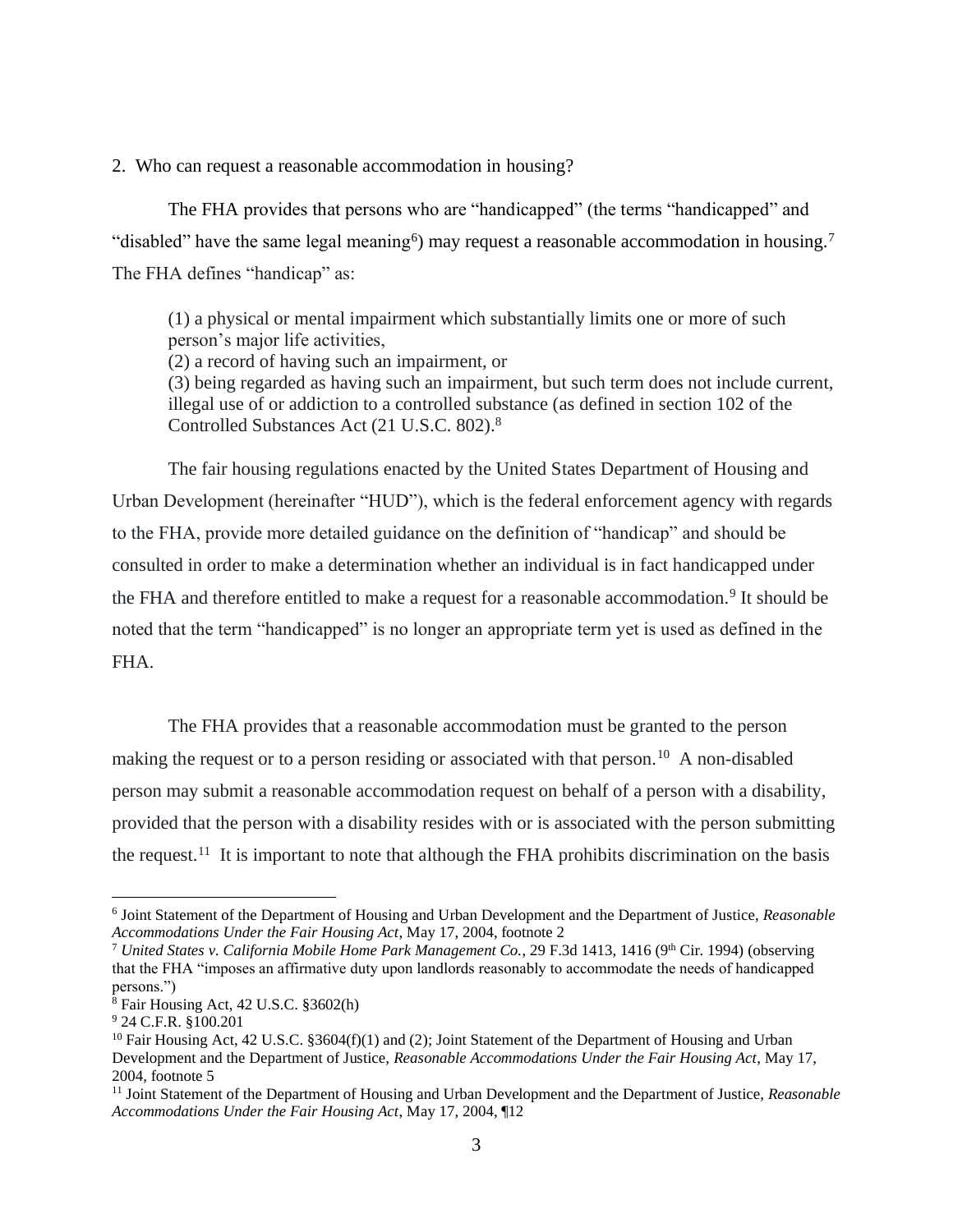of race, color, religion, sex, national origin, familial status (the presence of minor children), and disability, only persons with a disability are entitled to a reasonable accommodation.

3. How do I request a reasonable accommodation in housing?

The FHA does not provide a specific process by which an individual may request a reasonable accommodation in housing. However, HUD has issued rules which set forth the process that individuals must follow in making such requests and the rules for considering such requests.

The HUD rules provide that the FHA does not require that a request for a reasonable accommodation in housing be made in a particular manner or at a particular time.<sup>12</sup> A reasonable accommodation in housing may be requested either orally or in writing, and the words "reasonable accommodation" do not need to be used by the individual submitting the request.<sup>13</sup> Furthermore, the individual submitting the request may not be required to use specific forms or be required to follow formal procedures in submitting the request.<sup>14</sup>

# **II. CONSIDERATION OF A REASONABLE ACCOMMODATION REQUEST**

1. Who must grant reasonable accommodation requests?

The FHA does not specify what individuals or entities must grant reasonable accommodations in housing. However, the courts have held that the FHA is to be accorded a generous interpretation<sup>15</sup> and that a reasonable accommodation must be granted if a denial would interfere with the use and enjoyment of the individual's property.<sup>16</sup> The HUD rules provide that any person or entity refusing to make reasonable accommodations necessary to afford a person

<sup>12</sup> Joint Statement of the Department of Housing and Urban Development and the Department of Justice, *Reasonable Accommodations Under the Fair Housing Act*, May 17, 2004, ¶12

<sup>13</sup> Joint Statement of the Department of Housing and Urban Development and the Department of Justice, *Reasonable Accommodations Under the Fair Housing Act*, May 17, 2004, ¶¶12 and 14

<sup>14</sup> Joint Statement of the Department of Housing and Urban Development and the Department of Justice, *Reasonable Accommodations Under the Fair Housing Act*, May 17, 2004, ¶¶12 and 13

<sup>15</sup> *City of Edmonds v. Oxford House, Inc.*, 514 U.S. 725, 731, 115 S.Ct. 1776 (1995)

<sup>&</sup>lt;sup>16</sup> *McGary v. City of Portland*, 386 F.3d 1259, 1262-63 (9<sup>th</sup> Cir. 2004)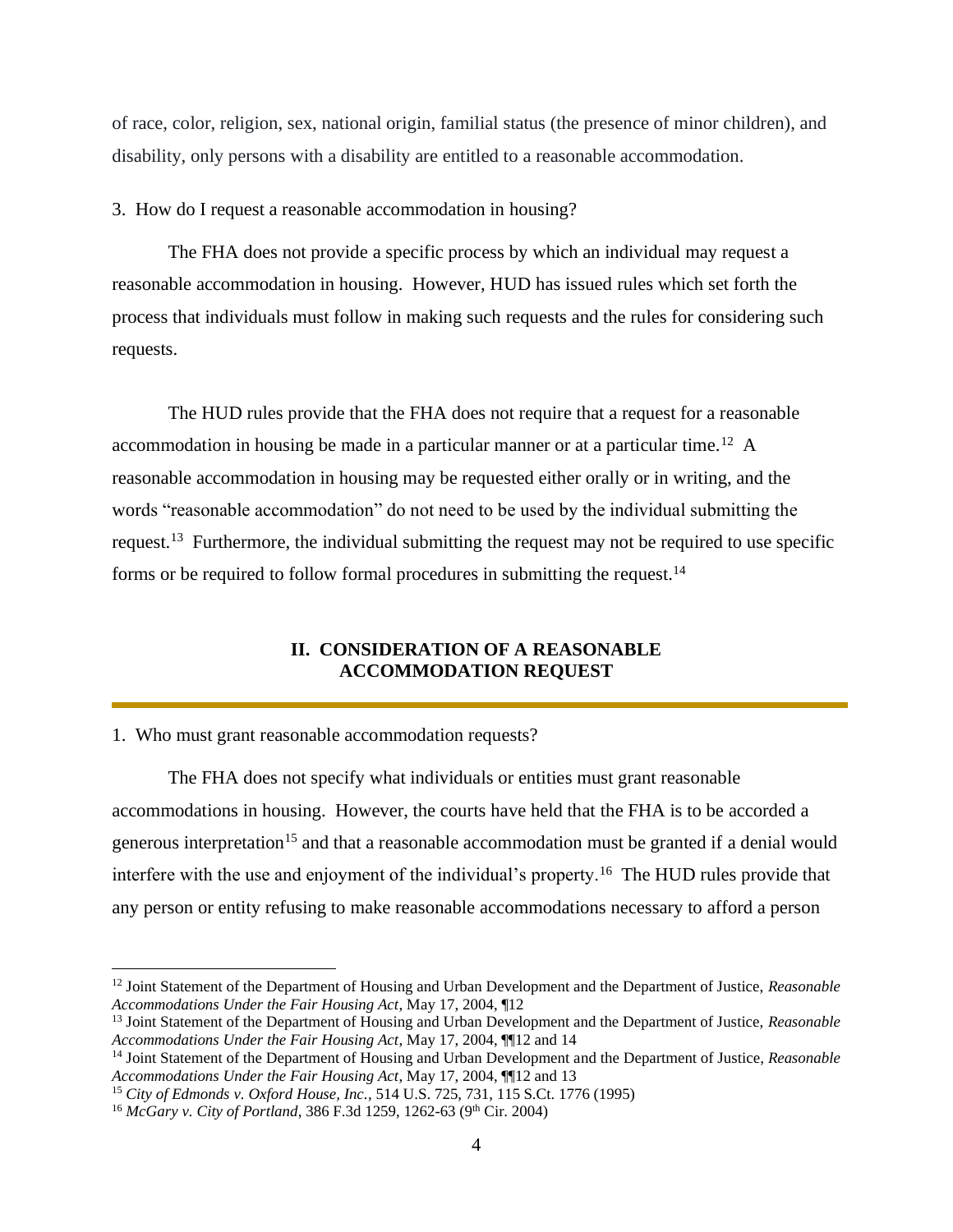with a disability an equal opportunity to use and enjoy a dwelling may be held liable.<sup>17</sup> The obligation to grant reasonable accommodations have been imposed upon landlords and public agencies.<sup>18</sup> This obligation has also been imposed upon "individuals, corporations, associations, and others involved in the provision of housing and residential lending, including property owners, and brokerage services."<sup>19</sup> It has also been imposed upon insurance companies who provide property insurance.<sup>20</sup>

The FHA does provide several exemptions which apply in very limited circumstances.<sup>21</sup> An individual or entity must be very careful in making a determination that such an exemption applies, however, as the courts construe narrowly any exemptions to the  $FHA.<sup>22</sup>$  Such a determination should be made only with the assistance of competent legal counsel.

2. What process must be used in considering a reasonable accommodation?

The person to whom a reasonable accommodation request is submitted may not maintain a blanket policy with regards to such requests.<sup>23</sup> Instead, each reasonable accommodation request must be considered on a case-by-case basis to determine whether the granting of the request is necessary to afford the disabled individual who submitted the request equal opportunity to use and enjoy their dwelling.<sup>24</sup>

A reasonable accommodation request may be denied if it imposes a fundamental alteration in the nature of the program or an undue financial or administrative burden.<sup>25</sup> A

<sup>17</sup> Joint Statement of the Department of Housing and Urban Development and the Department of Justice, *Reasonable Accommodations Under the Fair Housing Act*, May 17, 2004, ¶2

<sup>&</sup>lt;sup>18</sup> *McGary v. City of Portland*, 386 F.3d 1259, 1261 (9<sup>th</sup> Cir. 2004)

<sup>19</sup> Joint Statement of the Department of Housing and Urban Development and the Department of Justice, *Reasonable Accommodations Under the Fair Housing Act*, May 17, 2004, ¶2

<sup>20</sup> *Wai v. Allstate Ins. Co.*, 75 F.Supp.2d 1 (D.D.C. 1999)

<sup>21</sup> 42 U.S.C. §3602; Joint Statement of the Department of Housing and Urban Development and the Department of Justice, *Reasonable Accommodations Under the Fair Housing Act*, May 17, 2004, ¶2

<sup>22</sup> *United States v. Columbus Country Club*, 915 F.2d 877, 883 (3rd Cir. 1972)

<sup>23</sup> *Huynh v. Harasz*, 14-cv-02367-LHK (N.C. Cal. May 12, 2016)

<sup>&</sup>lt;sup>24</sup> United States v. California Mobile Home Park Management Co., 29 F.3d 1413, 1418 (9<sup>th</sup> Cir. 1994)

<sup>&</sup>lt;sup>25</sup> *Giebeler v. M & B Associates*, 343 F.3d 1143, 1157 (9<sup>th</sup> Cir. 2003)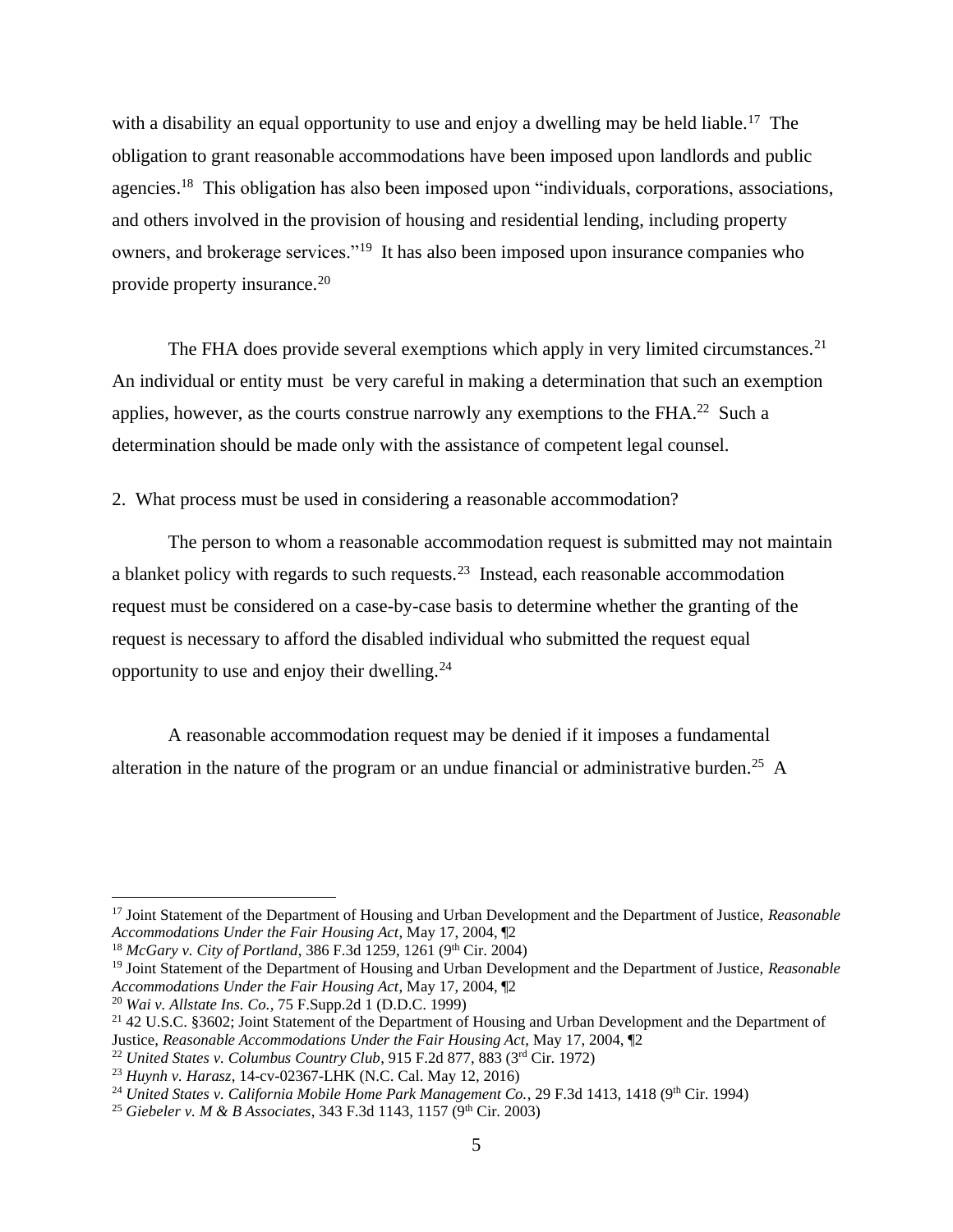request can also be denied if it was not made on behalf of a person with a disability or if there is no disability-related need for the accommodation.<sup>26</sup>

In the event that the person to whom a reasonable accommodation request has been submitted determines that the request will be denied, they must first engage in an interactive dialogue with the person who requested the accommodation in order to explore how an accommodation can be granted.<sup>27</sup> A housing provider may not "short-circuit" this interactive process.<sup>28</sup> A housing provider that engages in hostile or harassing actions while having an interactive dialogue with the tenant can be found to have not adequately engaged in the interactive process and the reasonable accommodation request can be deemed to have been denied.<sup>29</sup> Furthermore, such conduct can also be deemed to be illegal retaliation in violation of the FHA.<sup>30</sup>

## 3. What types of reasonable accommodations can be requested?

Neither the FHA, the fair housing regulations, nor the courts have provided a comprehensive list of the types of accommodations that must be granted to disabled persons. If a person submits a request that a rule, a policy, a practice or a service be changed or modified in some way in order to accommodate that person's (or someone residing or associated with that person's) disability, and there is an identifiable relationship between the requested accommodation and the individual's disability, such a request must be granted.<sup>31</sup>

The fair housing regulations provide only two examples in which a reasonable accommodation would need to be granted to a disabled individual: (1) a blind tenant who requires the use of a seeing-eye dog at a property that prohibits pets; and (2) a tenant with a

<sup>26</sup> Joint Statement of the Department of Housing and Urban Development and the Department of Justice, *Reasonable Accommodations Under the Fair Housing Act*, May 17, 2004, ¶7

<sup>27</sup> *Jankowski Lee & Assocs. v. Cisneros*, 91 F.3d 891, 895 (7th Cir. 1996); *Huynh v. Harasz*, 14-cv-02367-LHK (N.C. Cal. May 12, 2016); *Bhogaita v. Altamonte Heights Condo. Ass'n, Inc.*, 765 F.3d 1277, 1286 (11<sup>th</sup> Cir. 2014); Joint Statement of the Department of Housing and Urban Development and the Department of Justice, *Reasonable Accommodations Under the Fair Housing Act*, May 17, 2004, ¶7

<sup>&</sup>lt;sup>28</sup> Overlook Mut. Homes, Inc. v. Spencer, 415 Fed.Appx. 617, 621 (6<sup>th</sup> Cir. 2011)

<sup>29</sup> *Chavez v. Aber*, 122 F.Supp.3d 581, 598 (W.D. Tex. 2015)

<sup>30</sup> *Chavez v. Aber*, 122 F.Supp.3d 581, 599-601 (W.D. Tex. 2015)

<sup>31</sup> Joint Statement of the Department of Housing and Urban Development and the Department of Justice, *Reasonable Accommodations Under the Fair Housing Act*, May 17, 2004, ¶6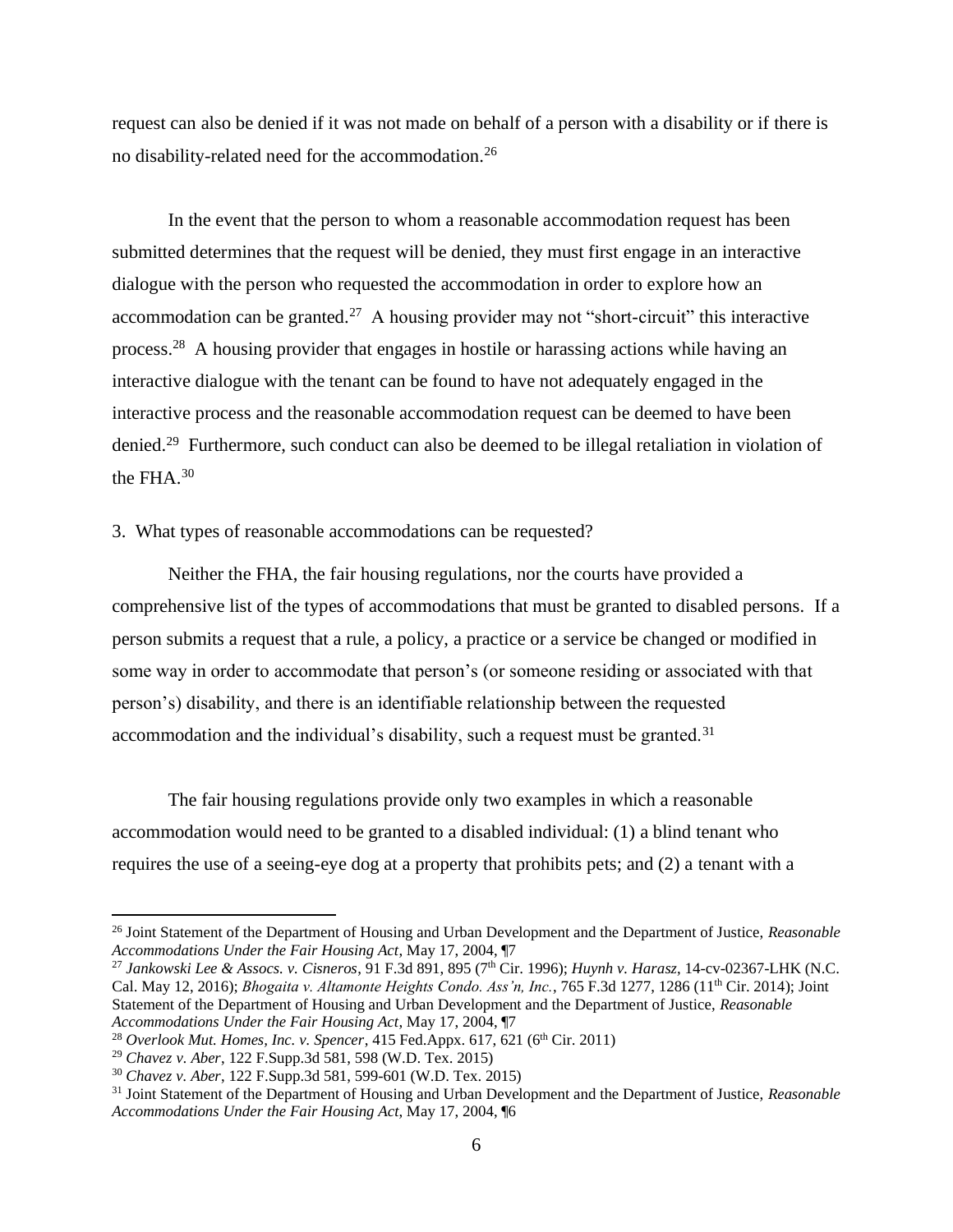mobility-impairment who requires a parking space be reserved for him near his dwelling.<sup>32</sup> The HUD rules also provides the example of a tenant with a mental disability, who is afraid to leave her residence, to be allowed to pay her rent by mail even though the housing provider requires that the rent must be paid in person at the rental office.<sup>33</sup>

Furthermore, the courts have identified numerous other situations in which a reasonable accommodation should have been granted, including: a housing provider that refused to waive a guest fee for a tenant with a disability's live-in home health aide;<sup>34</sup> a housing provider that refused to immediately assign a parking space in the property's parking garage without having to be put on the waiting list;  $35$  a municipality's refusal to waive zoning minimum setback requirements to permit the construction of a driveway in the front yard of a resident with a disability; <sup>36</sup> a housing provider's failure to repair potholes in the driveway that made it difficult for a wheelchair user to access the property;  $37$  a housing provider's refusal to allow a tenant with a disability to transfer from an upper-level apartment to a lower-level apartment; <sup>38</sup> a housing provider's refusal to allow a tenant with a disability to park a golf cart near his residence and to cover it with a tarpaulin when not in use;  $39$  a housing provider's refusal to waive a no-cosigners rule for an applicant with a disability who was unable to work and therefore could not meet the housing provider's minimum income requirement;<sup>40</sup> a housing provider's refusal to allow existing tenants' son with a disability, who cannot live independently, to reside at an age-55-andolder property;<sup>41</sup> a municipality's refusal to grant a resident with a disability additional time to abate the public nuisance at her property;<sup>42</sup> a municipality's refusal to allow a resident with a disability's caregivers to reside in an outbuilding in violation of the one-single-family-home-perlot zoning requirement; <sup>43</sup> a municipality's refusal to grant a variance to allow placement of

<sup>32</sup> 24 C.F.R. §100.204

<sup>33</sup> Joint Statement of the Department of Housing and Urban Development and the Department of Justice, *Reasonable Accommodations Under the Fair Housing Act*, May 17, 2004, ¶6

<sup>&</sup>lt;sup>34</sup> United States v. California Mobile Home Park Management Co., 29 F.3d 1413, 1418 (9<sup>th</sup> Cir. 1994)

<sup>35</sup> *Shapiro v. Cadman Towers, Inc.*, 51 F.3d 328 (2nd Cir. 1995)

<sup>36</sup> *Trovato v. City of Manchester, N.H.*, 992 F.Supp. 493 (D.N.H. 1997)

<sup>37</sup> *Reyes v. Fairfield Properties*, 661 F.Supp.2d 249 (E.D.N.Y. 2009)

<sup>38</sup> *Bentley v. Peace and Quiet Realty 2 LLC*, 367 F.Supp.2d 341 (E.D.N.Y. 2005)

<sup>39</sup> *HUD v. Ocean Sands, Inc.*, FH/FL ¶25,055 (HUD ALJ 1993)

<sup>40</sup> *Giebeler v. M & B Assocs.,* 343 F.3d 1143 (9th Cir 2003)

<sup>41</sup> *Olsen v. Stark Homes, Inc.*, 759 F.3d 140 (2nd Cir. 2014)

<sup>42</sup> *McGary v. City of Portland*, 386 F.3d 1259 (9<sup>th</sup> Cir. 2004)

<sup>43</sup> *Utah Labor Comm. v. Paradise Town*, 660 F.Supp.2d 1256 (D.Utah 2009)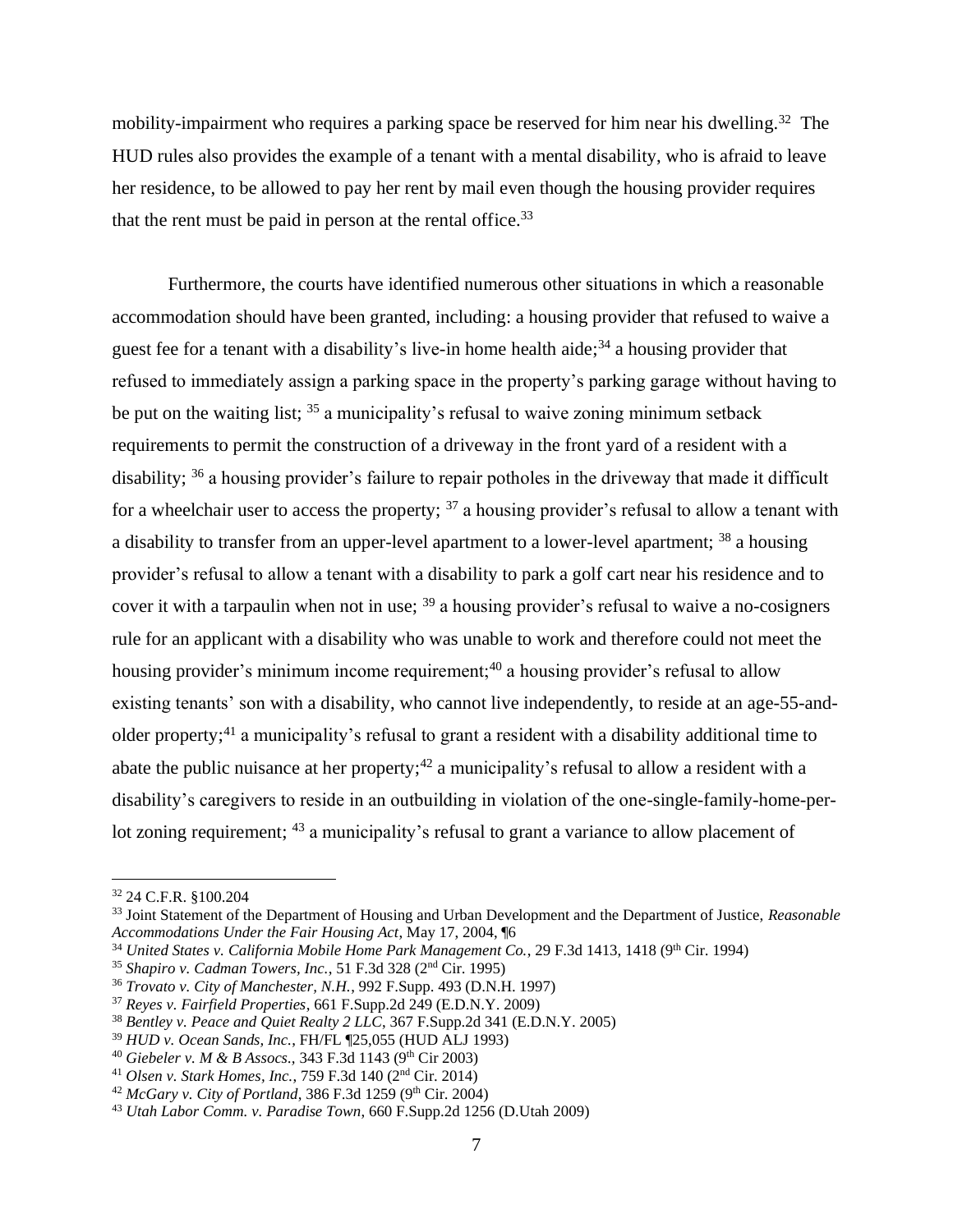group home to be used by a group of residents with disabilities who live as a single family in an area zoned for single family use;<sup>44</sup> a municipality's refusal to grant a variance to the zoning ordinance that requires spacing between group homes;<sup>45</sup> a municipality's refusal to grant a variance to allow the construction of a nursing home in an area zoned primarily for residential use;<sup>46</sup> and, a housing provider's refusal to waive a no-pets policy to allow tenant with a disability to have a service animal.<sup>47</sup>

Additionally, several courts have ruled that housing providers must grant a reasonable accommodation to a tenant with a disability to allow them to remain in their residence despite the fact that they have violated the lease by being disruptive or threatening to other tenants. For example, one such court ruled that a housing provider must grant an accommodation to terminate an eviction proceeding initiated due to disruptive behavior if eviction would result in the tenant with a disability no longer receiving necessary mental health services.<sup>48</sup> Other courts have ruled that a tenant with a disability who has engaged in disruptive and violent behavior may be lawfully evicted only if the housing provider demonstrates that no reasonable accommodation will eliminate or acceptably minimize any risk the tenant poses to other residents at the property.<sup>49</sup>

4. How quickly must a request for a reasonable accommodation in housing be considered?

The person to whom a reasonable accommodation request has been submitted must provide a prompt response and an undue, indeterminate or unjustified delay may be deemed to be a failure to provide the reasonable accommodation.<sup>50</sup>

5. What types of information may the individual requesting a reasonable accommodation in housing be required to provide?

<sup>44</sup> *Tsombanidis v. West Haven Fire Dept.*, 352 F.3d 565 (2nd Cir. 2003)

<sup>&</sup>lt;sup>45</sup> Oconomowoc Residential Programs, Inc. v. City of Milwaukee, 300 F.3d 775 (7<sup>th</sup> Cir. 2002)

<sup>46</sup> *Hovsons v. Township of Brick*, 89 F.3d 1096 (3rd Cir. 1996)

<sup>47</sup> Numerous cases cited and discussed in Section III below.

<sup>48</sup> *McAlister v. Essex Property Trust*, 504 F.Supp.2d 903 (C.D. Cal. 2007)

<sup>49</sup> *Roe v. Housing Authority of the City of Boulder*, 909 F.Supp. 814 (D.Colo. 1995); *Roe v. Sugar River Mills Associates*, 820 F.Supp. 636 (D. N.H. 1993)

<sup>&</sup>lt;sup>50</sup> Groome Res. Ltd. v. Parish of Jefferson, 234 F.3d 192, 199 (5<sup>th</sup> Cir. 2000); Joint Statement of the Department of Housing and Urban Development and the Department of Justice, *Reasonable Accommodations Under the Fair Housing Act*, May 17, 2004, ¶15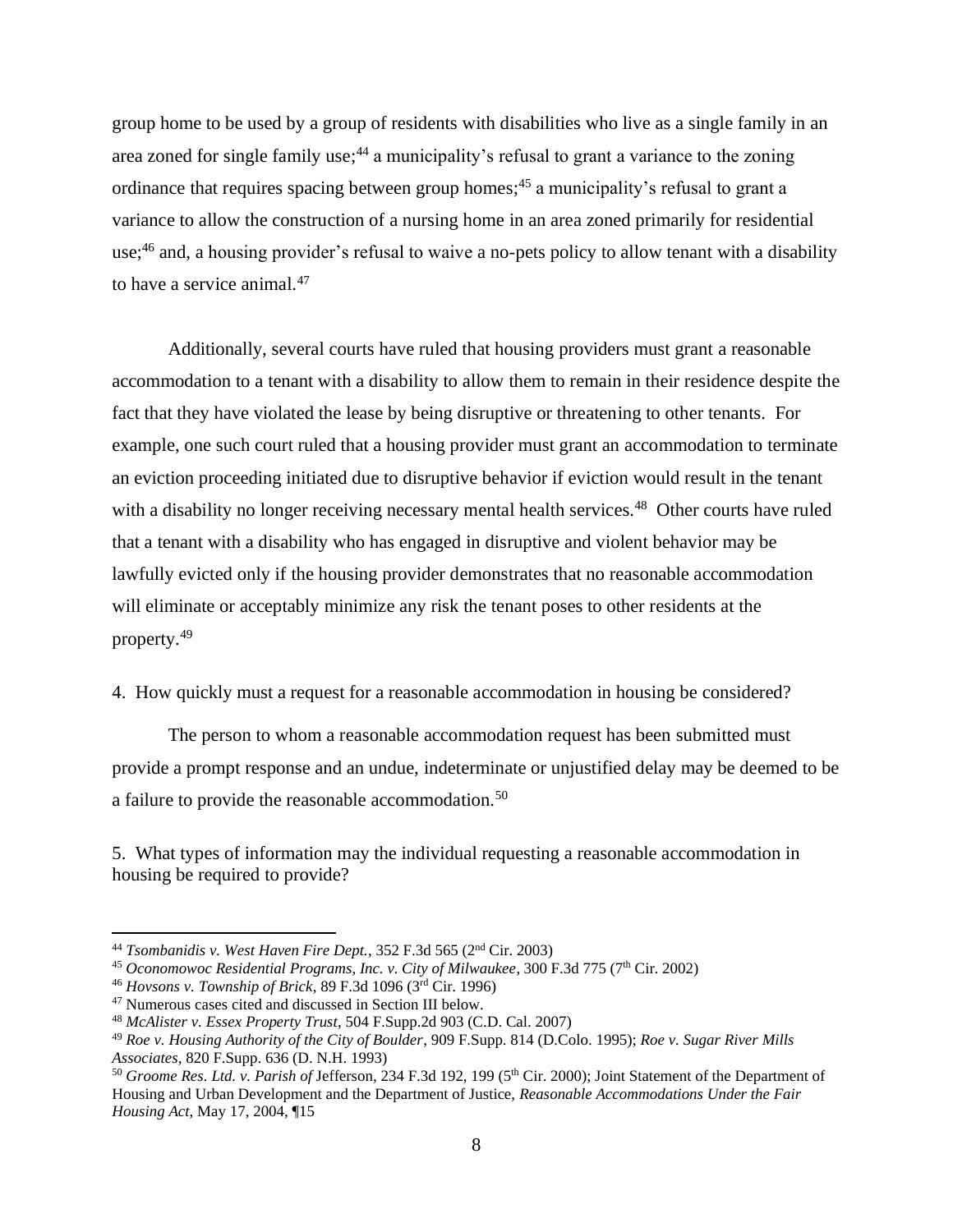If the disability of the individual for whom a reasonable accommodation request has been submitted is obvious and if the need for the requested accommodation is obvious, the person to whom the request has been submitted may not request any additional information.<sup>51</sup>

If the disability of the individual for whom a reasonable accommodation request has been submitted is not obvious, the person to whom the request has been submitted may request information that verifies that the individual is disabled as defined by the FHA. $52$  However, the person to whom the request has been submitted may not inquire into the nature or severity of the individual's disability.<sup>53</sup> The person to whom the request has been submitted may also request information that describes the accommodation that has been requested and that shows the relationship between the individual's disability and the need for the requested accommodation.<sup>54</sup>

6. Who can verify the disability of the individual for whom a reasonable accommodation has been requested?

The HUD rules provide that such information can usually be provided by the individual who has requested the accommodation, such as by submitting proof that the individual receives disability benefits or by submitting a credible statement by the individual.<sup>55</sup> Such information can also be verified by a doctor or other medical professional, a peer support group, a nonmedical service agency, or a reliable third party who is in a position to know about the individual's disability<sup>56</sup>

<sup>52</sup> Joint Statement of the Department of Housing and Urban Development and the Department of Justice, *Reasonable Accommodations Under the Fair Housing Act*, May 17, 2004, ¶18

Department of Justice, *Reasonable Accommodations Under the Fair Housing Act*, May 17, 2004, ¶¶16 and 18

<sup>51</sup> Joint Statement of the Department of Housing and Urban Development and the Department of Justice, *Reasonable Accommodations Under the Fair Housing Act*, May 17, 2004, ¶17

<sup>53</sup> 24 C.F.R. §100.202(c); Joint Statement of the Department of Housing and Urban Development and the

<sup>54</sup> Joint Statement of the Department of Housing and Urban Development and the Department of Justice, *Reasonable Accommodations Under the Fair Housing Act*, May 17, 2004, ¶18

<sup>55</sup> Joint Statement of the Department of Housing and Urban Development and the Department of Justice, *Reasonable Accommodations Under the Fair Housing Act*, May 17, 2004, ¶18

<sup>56</sup> Joint Statement of the Department of Housing and Urban Development and the Department of Justice, *Reasonable Accommodations Under the Fair Housing Act*, May 17, 2004, ¶18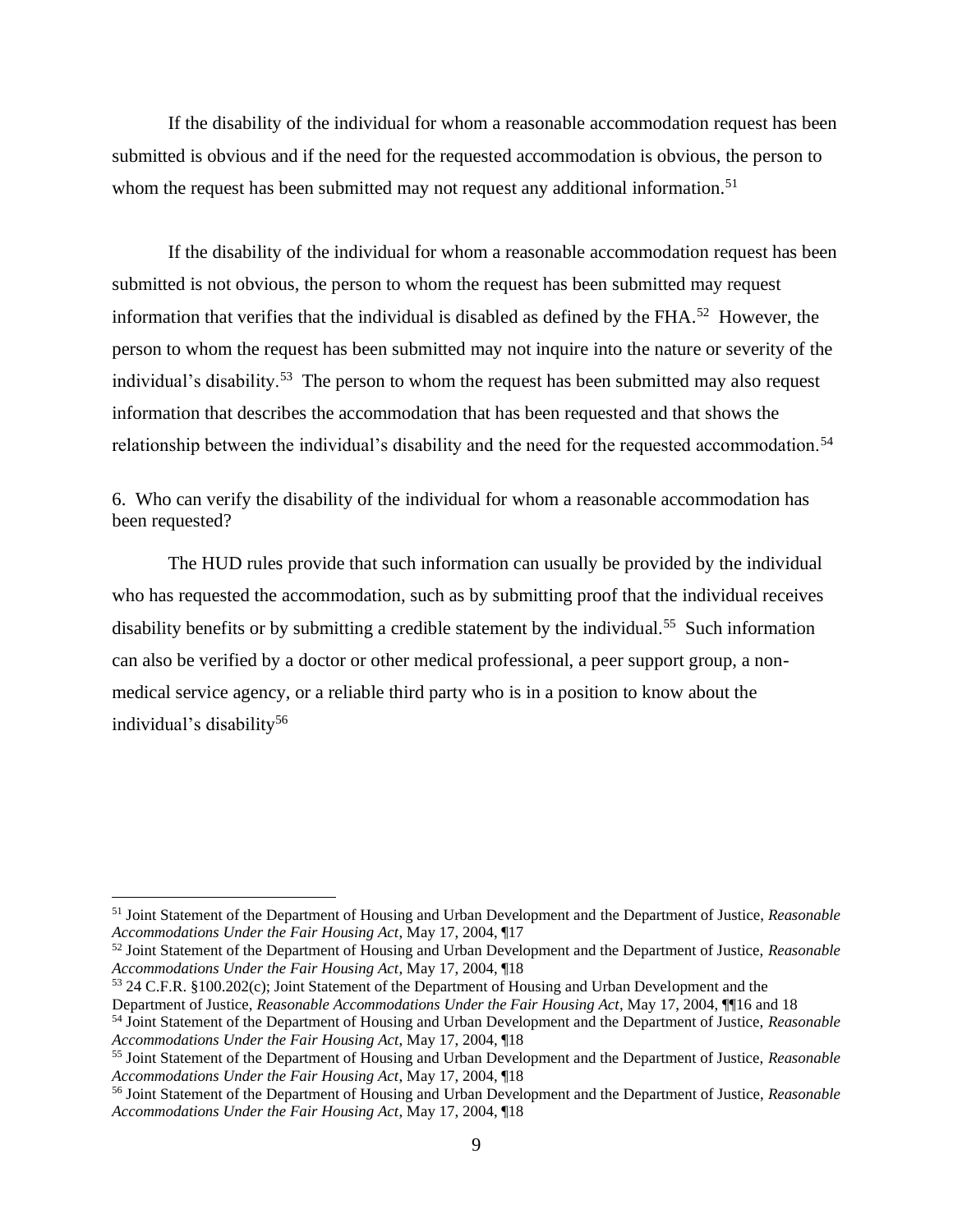# **III. REASONABLE ACCOMMODATION REQUESTS FOR SERVICE ANIMALS**

1. May I request to have a service animal live with me as a reasonable accommodation in housing?

An individual may request a reasonable accommodation to have a service animal if the individual is disabled, as defined by the FHA, and the animal performs work, assistance, tasks, or other services for the benefit of the individual, or if it provides emotional support that alleviates one or more of the identified symptoms or effects of the individual's disability.<sup>57</sup>

2. Is there a difference between a service animal, a support animal, an assistance animal, and a therapy animal?

There is no distinction between any of these different types of animals when an individual requests that he or she be permitted to have one as a reasonable accommodation in housing.<sup>58</sup> Furthermore, the courts have repeatedly held that emotional support animals are service animals and must be considered as reasonable accommodations for disabled individuals.<sup>59</sup>

3. May a housing provider require me to pay extra rent, a deposit or a fee as a condition for having a service animal?

A housing provider may not require different rent or impose a security deposit or other lease terms because of an individual's disability.<sup>60</sup> Furthermore, a housing provider may not require an individual with a disability to pay an extra fee or deposit as a condition of receiving a reasonable accommodation.<sup>61</sup> Courts have held that a housing provider that imposes a deposit on a service animal is a violation of the FHA.<sup>62</sup>

<sup>57</sup> Service Animals and Assistance Animals for People with Disabilities in Housing and HUD-Funded Programs, FHEO Notice: FHEO-2013-01, April 25, 2013 at 3

<sup>58</sup> *Pet Ownership for the Elderly and Persons With Disabilities*, 73 FR 63834 (Vol.73, No. 208)

<sup>59</sup> *Warren v. Delvista Towers Condo. Assn., Inc.*, 49 F.Supp.3d 1082, 1087 (S.D. Fla. 2014); *Overlook Mutual Homes, Inc. v. Spencer*, 666 F.Supp.2d 850, 861 (S.D. Ohio 2009)

<sup>60</sup> 24 C.F.R. §100.65(b)(1)

<sup>61</sup> Joint Statement of the Department of Housing and Urban Development and the Department of Justice, *Reasonable Accommodations Under the Fair Housing Act*, May 17, 2004, ¶11

<sup>62</sup> *Intermountain Fair Housing Council v. CVE Falls Park, L.L.C.*, 2:10-cv-00346-BLW (D. Idaho July 20, 2011); *Fair Hous. of the Dakotas v. Goldmark Property Management, Inc.*, 778 F.Supp.2d 1028, 1040 (D.N.D. 2011)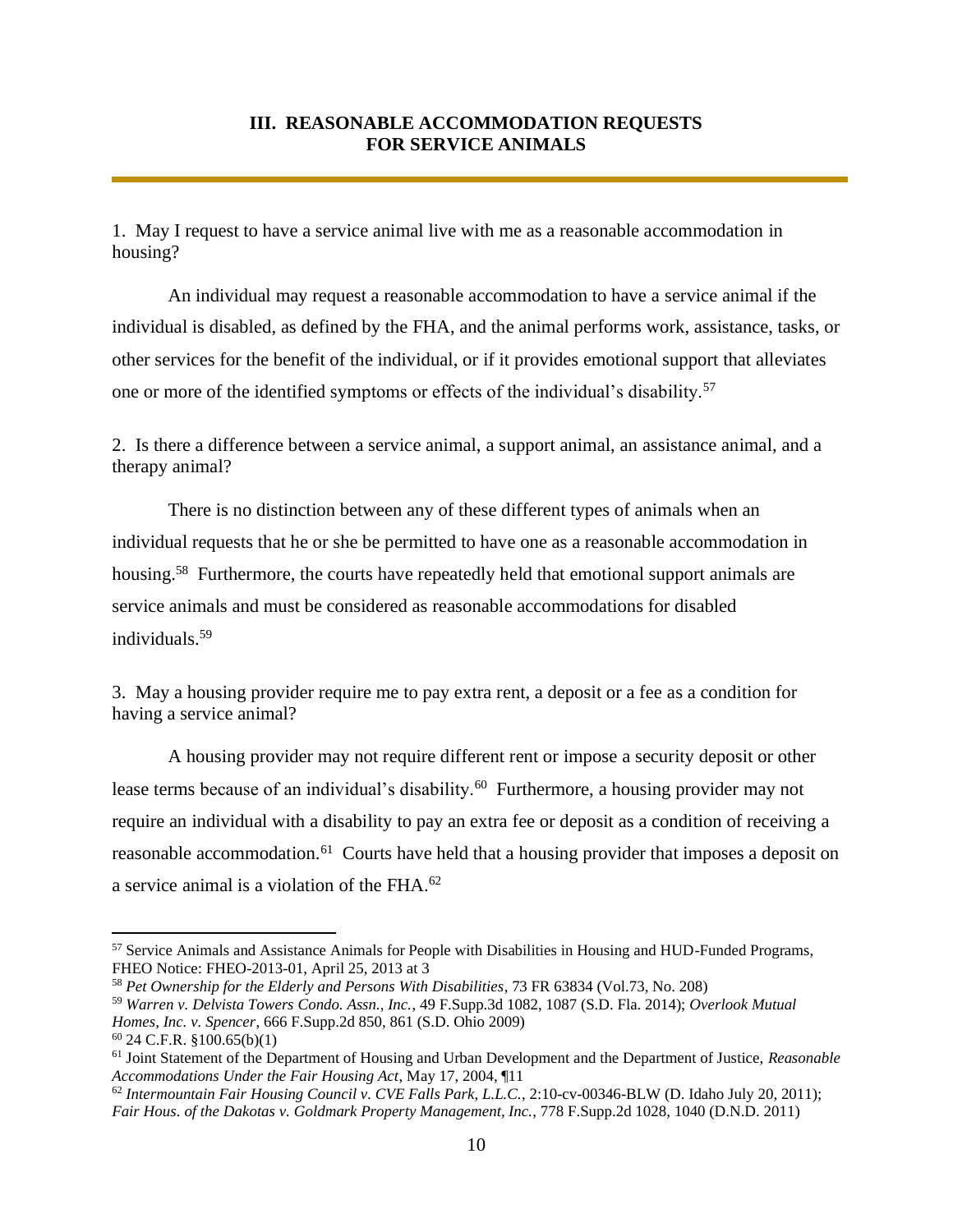#### 4. May a housing provider require that a service animal be trained?

There is no *per se* training requirement for service animals and the FHA protects the right to have all types of service animals.<sup>63</sup> The Courts have held that some individuals requesting to have a service animal as a reasonable accommodation in housing may have a disability that requires the service animal to have some type of training and that in other cases no training is necessary.<sup>64</sup> The determination of whether a service animal must be approved must be made on a case-by-case basis after a fact-specific inquiry.<sup>65</sup> Whether a particular animal qualifies as a service animal depends upon the disability of the individual requesting the reasonable accommodation and the accommodation necessary to ameliorate the effects of the disability.<sup>66</sup> Service animals which are for emotional support to ameliorate the effects of a mental or emotional disability need not be individually trained.<sup>67</sup>

### 5. May a housing provider impose breed, size or weight restrictions on service animals?

A housing provider may not impose such blanket restrictions on service animals.<sup>68</sup> A housing provider must approve a service animal as a reasonable accommodation if keeping the particular animal is "feasible" and "practical".<sup>69</sup> A reasonable accommodation request for a service animal can be denied if the specific animal poses a direct threat to the health or safety of others that cannot be reduced or eliminated by another reasonable accommodation, or if the specific animal would cause substantial physical damage to the property or others that cannot be reduced or eliminated by another reasonable accommodation.<sup>70</sup> A housing provider must

<sup>63</sup> *Fair Hous. of the Dakotas v. Goldmark Property Management, Inc.*, 778 F.Supp.2d 1028, 1036 (D.N.D. 2011)

<sup>64</sup> *Assoc. of Apartment Owners of Liliuokalani Gardens at Waikiki v. Taylor*, 892 F.Supp.2d 1268, 1287 (D.Hawai'i 2012)

<sup>65</sup> *Assoc. of Apartment Owners of Liliuokalani Gardens at Waikiki v. Taylor*, 892 F.Supp.2d 1268, 1287 (D.Hawai'i 2012)

<sup>66</sup> *Assoc. of Apartment Owners of Liliuokalani Gardens at Waikiki v. Taylor*, 892 F.Supp.2d 1268, 1288 (D.Hawai'i 2012)

<sup>67</sup> *Overlook Mutual Homes, Inc. v. Spencer*, 666 F.Supp.2d 850, 861 (S.D. Ohio 2009)

<sup>68</sup> Service Animals and Assistance Animals for People with Disabilities in Housing and HUD-Funded Programs, FHEO Notice: FHEO-2013-01, April 25, 2013 at 3

 $69$  53 Fed. Reg. 45003 to 04 (Nov. 7, 1988) (HUD commentary quoting remarks of Rep. Owens, 134 Cong. Rec. H4923 (1988))

<sup>70</sup> *Warren v. Delvista Towers Condo. Assn., Inc.*, 49 F.Supp.3d 1082, 1087-88 (S.D. Fla. 2014)